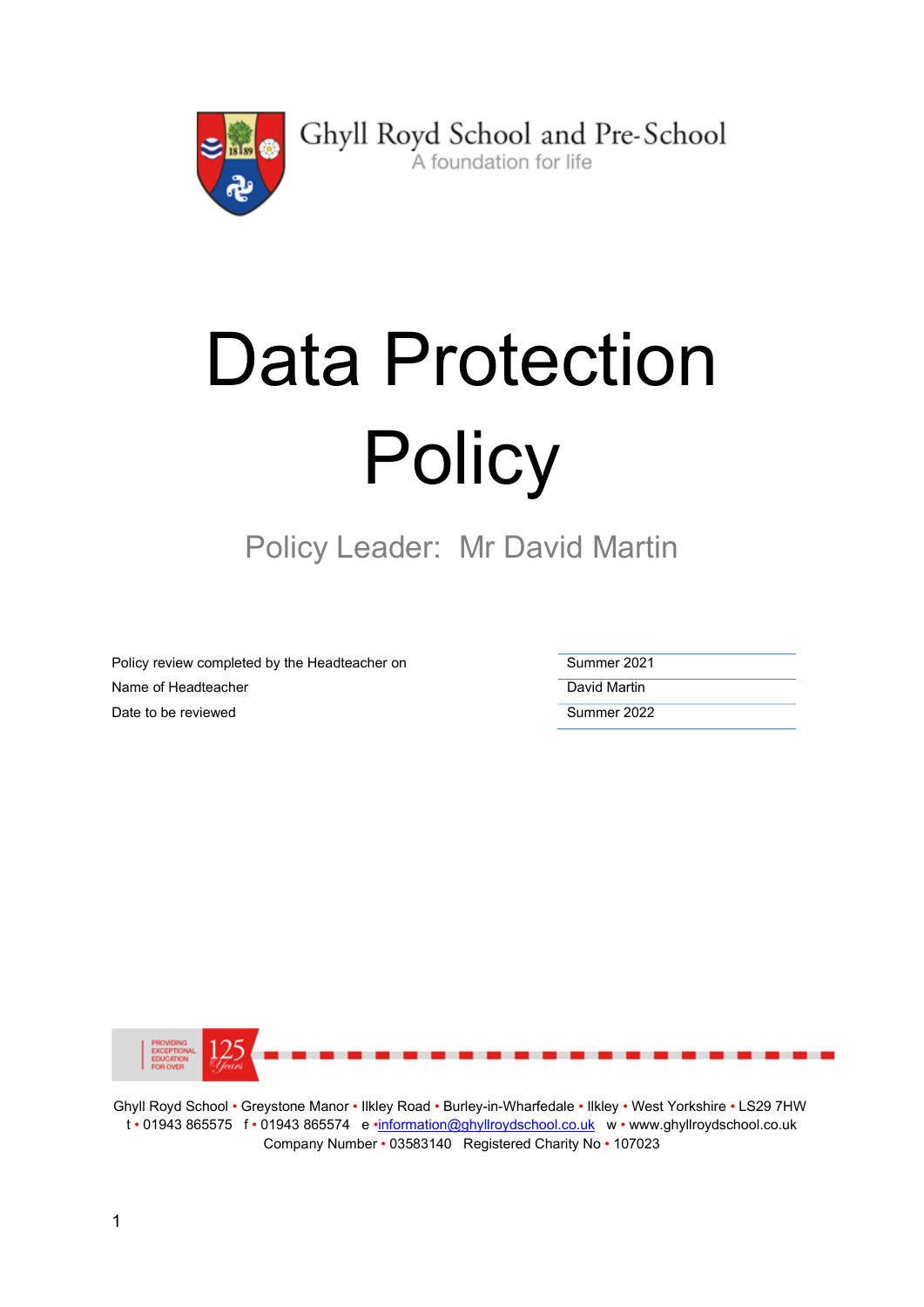Ghyll Royd School and Pre-School (Early Years Foundation Stage) is committed to safeguarding and promoting the welfare of young children and expects all staff and volunteers to share this commitment.

Ghyll Royd School and Pre-School collects and uses personal information about staff, pupils, parents and other individuals who come into contact with the school. This information is gathered to enable it to provide education and other associated functions. In addition, there may be a legal requirement to collect and use information to ensure that the school complies with its statutory obligations.

Schools have a duty to be registered, as Data Controllers, with the Information Commissioner's Office (ICO) detailing the information held and its use. These details are then available on the ICO's website.

# **Purpose**

This policy is intended to ensure that personal information is dealt with correctly and securely and in accordance with the UK General Data Protection Regulation (January 2021), and other related legislation. It will apply to information regardless of the way it is collected, used, recorded, stored and destroyed, and irrespective of whether it is held in paper files or electronically.

All staff involved with the collection, processing and disclosure of personal data are aware of their duties and responsibilities by adhering to these guidelines.

# What is Personal Information?

Personal information or data is defined as data which relates to a living individual who can be identified from that data, or other information held. This information may include, but is not limited to, the following:

- The administration of the School
- The recruitment and payment of staff
- The provision of educational services
- Recording student progress, attendance, and conduct.
- Collecting fees
- Complying with legal obligations to government and local agencies.

As a School, it is necessary for us to process Personal Information about our staff, pupils, parent(s) / guardian(s) and other individuals who we may come into contact with. In doing so, we recognise that the correct and lawful treatment of Personal Information is critical to maintaining the confidence of those connected with our **School**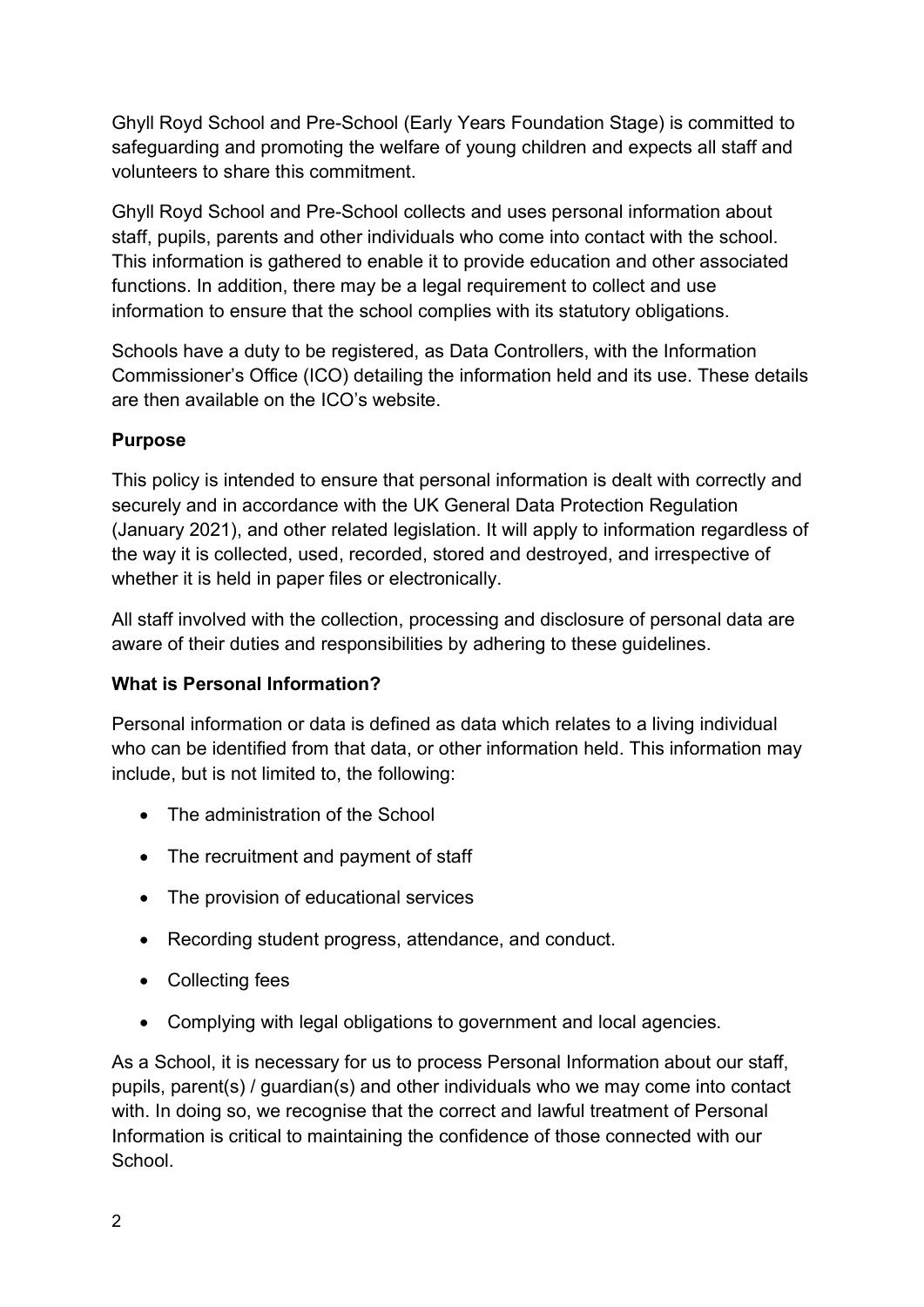#### 3. Responsibility for data protection

The school has appointed the Headteacher as Data Protection Coordinator who will deal with all your requests and enquiries concerning the school's uses of your personal data and endeavour to ensure that all personal data is processed in compliance with this policy and Data Protection Law.

The Data Protection Coordinator can be contacted on 01943 865575 or via information@ghyllroydschool.co.uk

#### Data Protection Principles

The General Data Protection Regulation establishes eight enforceable principles that must be adhered to at all times:

1. Personal data shall be processed fairly, lawfully and in a transparent manner in relation to individuals;

2. Personal data shall be obtained only for specified, explicit and legitimate purposes and not further processed in a manner that is incompatible with those purposes;

3. Personal data shall be adequate, relevant and limited to what is necessary in relation to the purposes for which they are processed;

- 4. Personal data shall be accurate and where necessary, kept up to date;
- 5. Personal data processed for any purpose shall not be kept in a form which permits identification of data subjects for no longer than is necessary for the purposes for which the personal data are processed;

6. Personal data shall be processed in a manner that ensures appropriate security of the personal data;

- 7. Personal data shall be kept secure i.e. protected by an appropriate degree of security;
- 8. Personal data shall not be transferred to a country or territory outside the European Economic Area, unless that country or territory ensures an adequate level of data protection.

#### General Statement

The School and Pre-School is committed to maintaining the above principles at all times. Therefore, we will:

- Inform individuals why the information is being collected when it is collected
- Inform individuals when their information is shared, and why and with whom it was shared
- Check the quality and the accuracy of the information it holds
- Ensure that information is not retained for longer than is necessary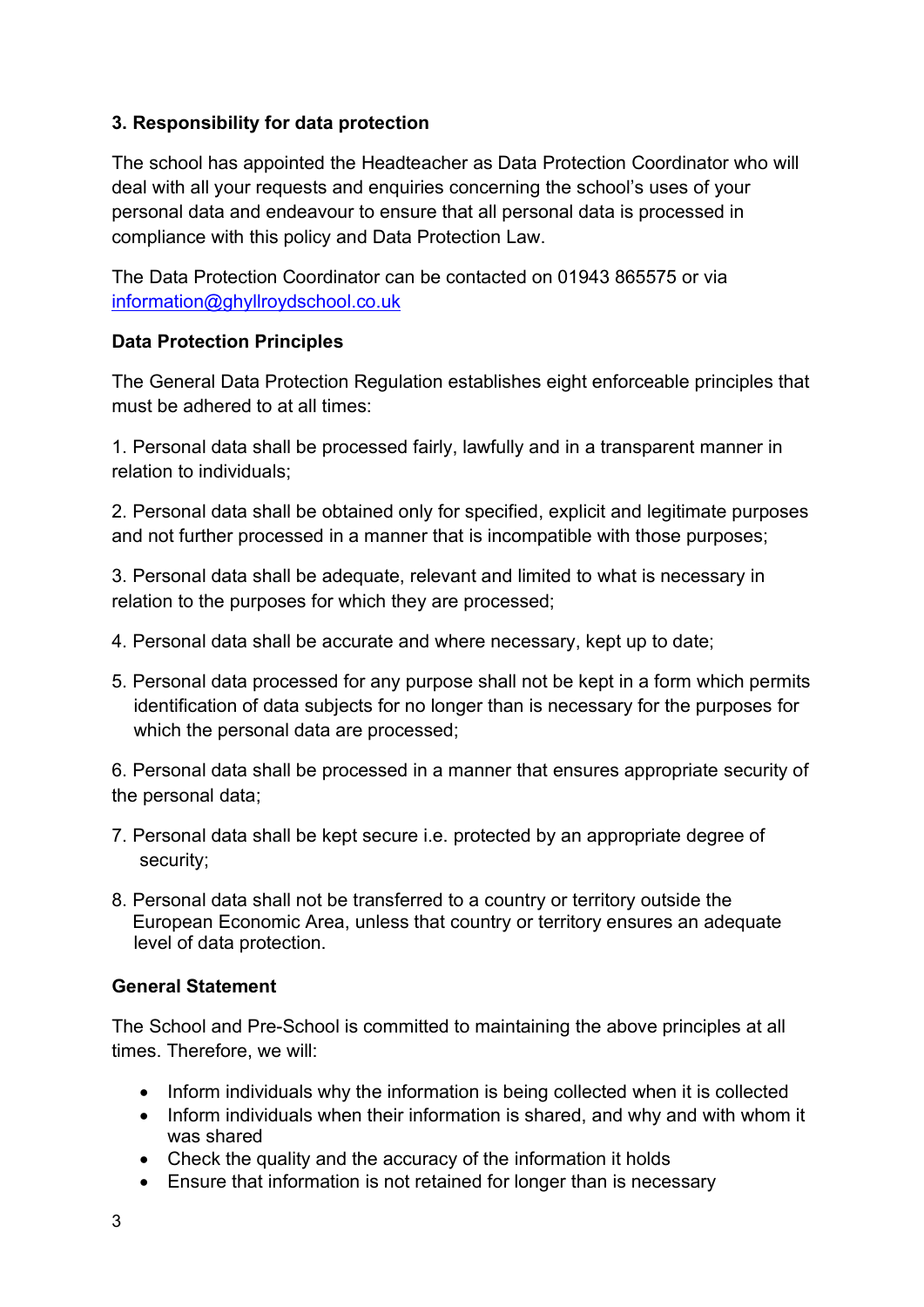- Ensure that when obsolete information is destroyed that it is done so appropriately and securely
- Ensure that clear and robust safeguards are in place to protect personal information from loss, theft and unauthorised disclosure, irrespective of the format in which it is recorded
- Share information with others only when it is legally appropriate to do so
- Set out procedures to ensure compliance with the duty to respond to requests for access to personal information, known as Subject Access Requests
- Ensure our staff are aware of and understand our policies and procedures

#### Violation prevention

We will implement appropriate technical and organisational measures to guard against unauthorised or unlawful processing, and against accidental loss, destruction or damage.

We will develop, implement and maintain safeguards appropriate to our size, scope, our available resources and the level of risk identified.

# **Complaints**

Complaints will be dealt with in accordance with the School and Pre-School's complaints policy. Complaints relating to information handling may be referred to the Information Commissioner (the statutory regulator).

# Contacts

If you have any queries in relation to this policy, please contact David Martin who will also act as the contact point for any subject access requests.

Guidance: https://ico.org.uk/for-organisations/guide-to-the-general-data-protectionregulation-gdpr/

Further advice and information is available from the Information Commissioner's Office, www.ico.gov.uk or telephone 01625 5457453

# Appendix 1

# Ghyll Royd School and Pre-School

Procedures for responding to subject access requests made under the UK General Data Protection Regulation 2021.

#### Rights of access to information

There are two distinct rights of access to information held by schools about pupils.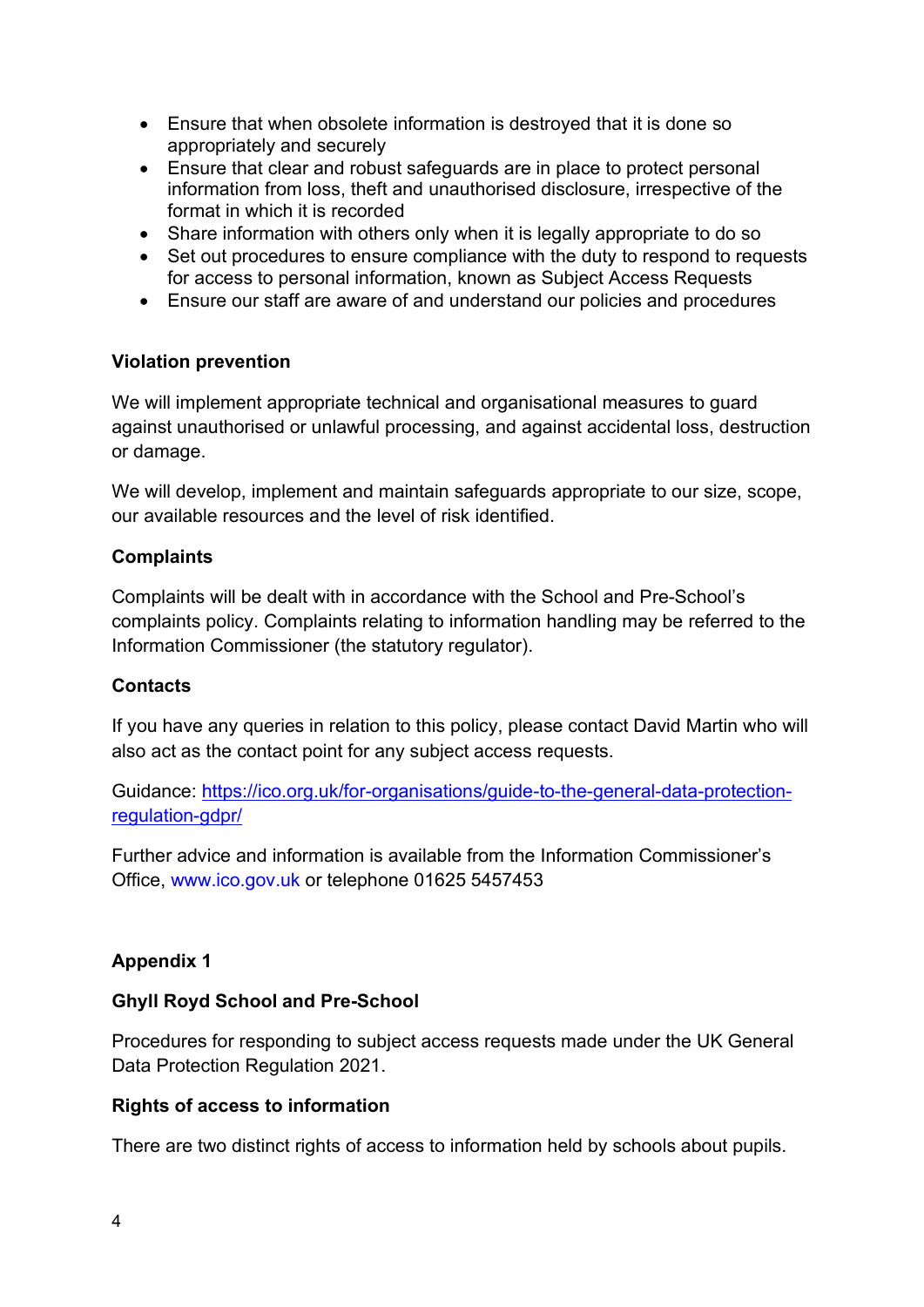1. Under the Data Protection Act 1998 any individual has the right to make a

request to access the personal information held about them.

2. The right of those entitled to have access to curricular and educational records as defined within the Education Pupil Information (Wales) Regulations 2004.

These procedures relate to subject access requests made under the Data Protection Act 1998.

#### Actioning a subject access request

1. Requests for information can be made verbally or in writing to any member of the School. If the initial request does not clearly identify the information required, then further enquiries will be made.

2. The identity of the requestor must be established before the disclosure of any information, and checks should also be carried out regarding proof of relationship to the child. Evidence of identity can be established by requesting production of:

- passport
- driving licence
- utility bills with the current address
- Birth / Marriage certificate
- P45/P60
- Credit Card or Mortgage statement

This list is not exhaustive.

3. Any individual has the right of access to information held about them. However, with children, this is dependent upon their capacity to understand (normally age 13 or above) and the nature of the request. The Headteacher should discuss the request with the child and take their views into account when making a decision. A child with competency to understand can refuse to consent to the request for their records. Where the child is not deemed to be competent an individual with parental responsibility or guardian shall make the decision on behalf of the child.

4. Subject Access Rights (SARs) Individuals have a right to access any personal data relating to them which are held by the School. Any individual wishing to exercise this right should apply in writing to the Headteacher (Data Controller). Any member of staff receiving a SAR should forward this to the Bursar.

5. Under the terms of the legislation, any such requests must be complied with within 31 days (not working or school days but calendar days, irrespective of school holiday periods). For detailed guidance on responding to SARs, see refer to the ICO website. The 31 days will not commence until after receipt of fees or clarification of information sought.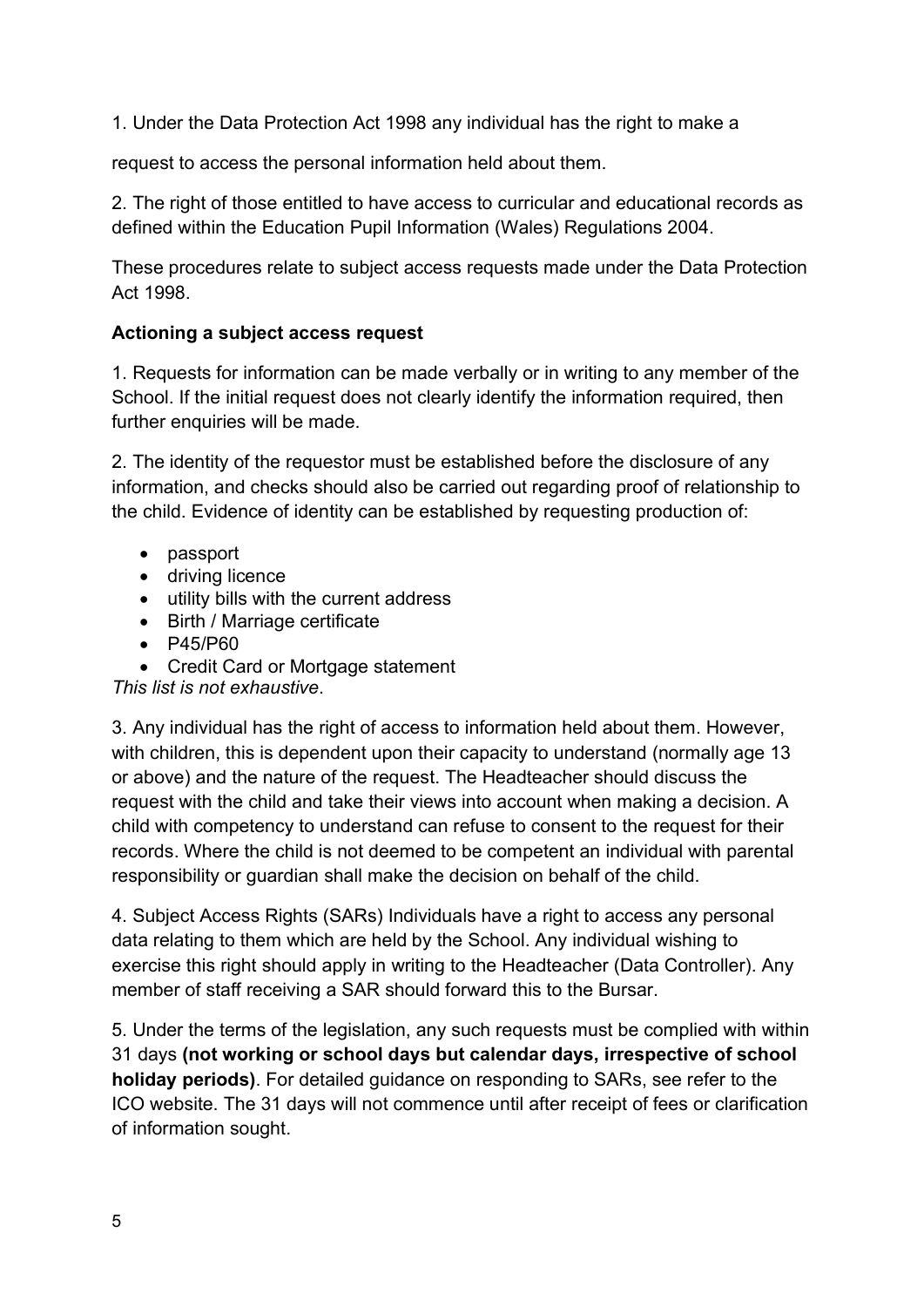6. The Data Protection Act 1998 allows exemptions as to the provision of some information; therefore all information will be reviewed prior to disclosure.

7. Third party information is that which has been provided by another, such as the Police, Local Authority, Health Care professional or another school. Before disclosing third party information consent should normally be obtained. There is still a need to adhere to the 31-day statutory timescale.

8. Any information which may cause serious harm to the physical or mental health or emotional condition of the pupil or another should not be disclosed, nor should information that would reveal that the child is at risk of abuse, or information relating to court proceedings.

9. If there are concerns over the disclosure of information then additional advice should be sought.

10. Where redaction (information blacked out/removed) has taken place then a full copy of the information provided should be retained in order to establish, if a complaint is made, what was redacted and why.

11. Information disclosed should be clear, thus any codes or technical terms will need to be clarified and explained. If information contained within the disclosure is difficult to read or illegible, then it should be retyped.

12. Information can be provided at the school with a member of staff on hand to help and explain matters if requested, or provided at face to face handover. The views of the applicant should be taken into account when considering the method of delivery. If postal systems have to be used then registered/recorded mail must be used.

#### **Complaints**

Complaints about the above procedures should be made to the Chairperson of the Governing Body who will decide whether it is appropriate for the complaint to be dealt with in accordance with the school's complaint procedure.

Complaints which are not appropriate to be dealt with through the school's complaint procedure can be dealt with by the Information Commissioner. Contact details of both will be provided with the disclosure information.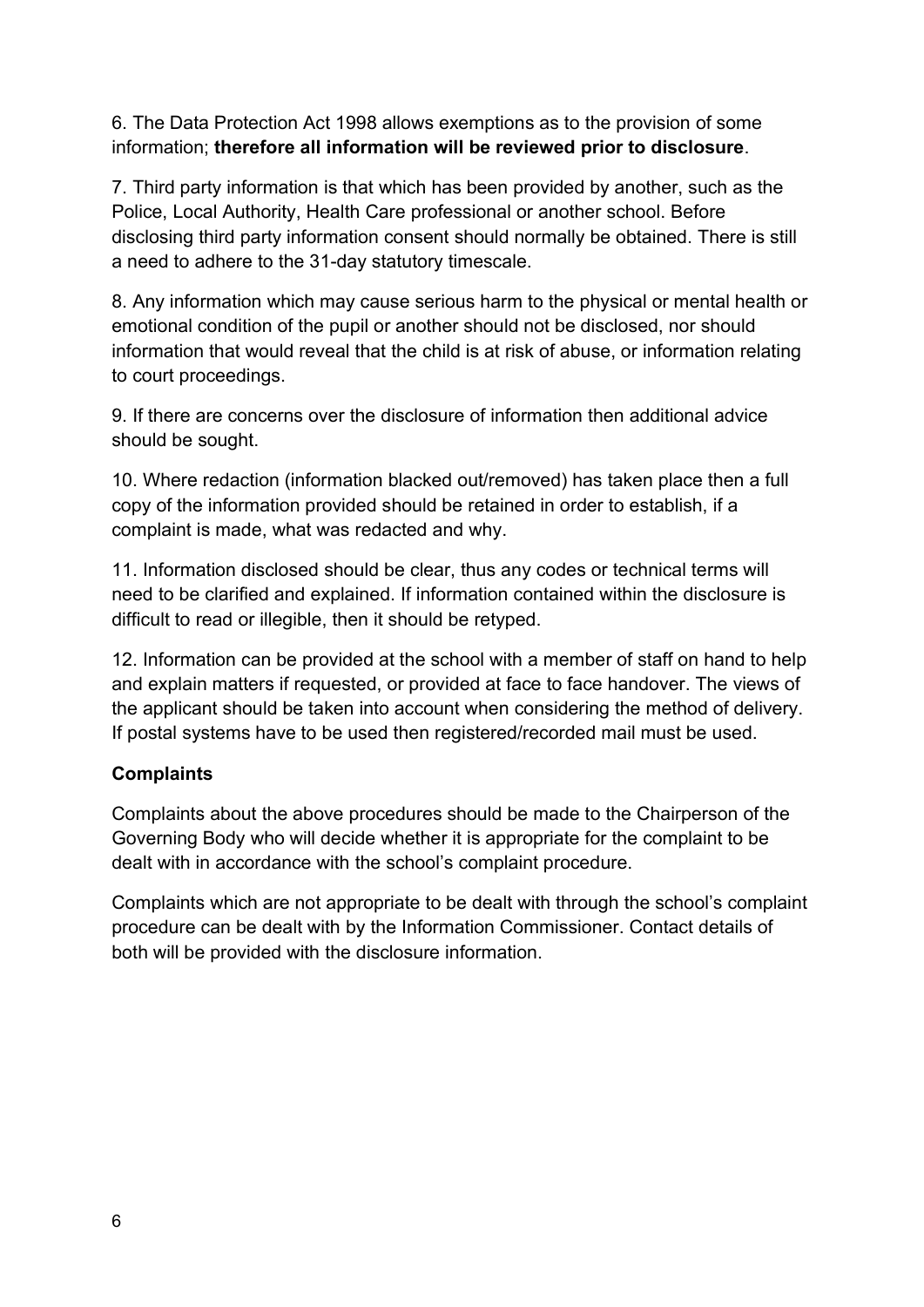# Appendix 2 – Information Sharing

Ghyll Royd School, Pre-School and Nursery is committed to safeguarding and promoting the welfare of young children and expects all staff and volunteers to share this commitment

#### Policy statement

Ghyll Royd Early Years Foundation Stage recognises that parents have a right to know that information they share will be regarded as confidential as well as be informed about the circumstances, and reasons, when we are obliged to share information.

We are obliged to share confidential information without authorisation from the person who provided it or to whom it relates if it is in the public interest. That is when:

- It is to prevent a crime from being committed or intervene where one may have been, or to prevent harm to a child or adult; or
- Not sharing it could be worse than the outcome of having shared it.

The decision would be made by the Headteacher. The three critical criteria are: Where there is evidence that the child is suffering, or is at risk of suffering, significant harm.

- Where there is reasonable cause to believe that a child may be suffering, or at risk of suffering, significant harm.
- To prevent significant harm arising to children and young people or serious harm to adults, including the prevention, detection and prosecution of serious crime.

#### Procedures

Our procedure is based on the 7 golden rules for information sharing as set out in Information Sharing: Guidance for Practitioners and Managers (DCSF 2018).

1. Remember that the General Data Protection Regulation (GDPR), Data Protection Act 2018 and human rights law are not barriers to justified information sharing, but provide a framework to ensure that personal information about living individuals is shared appropriately.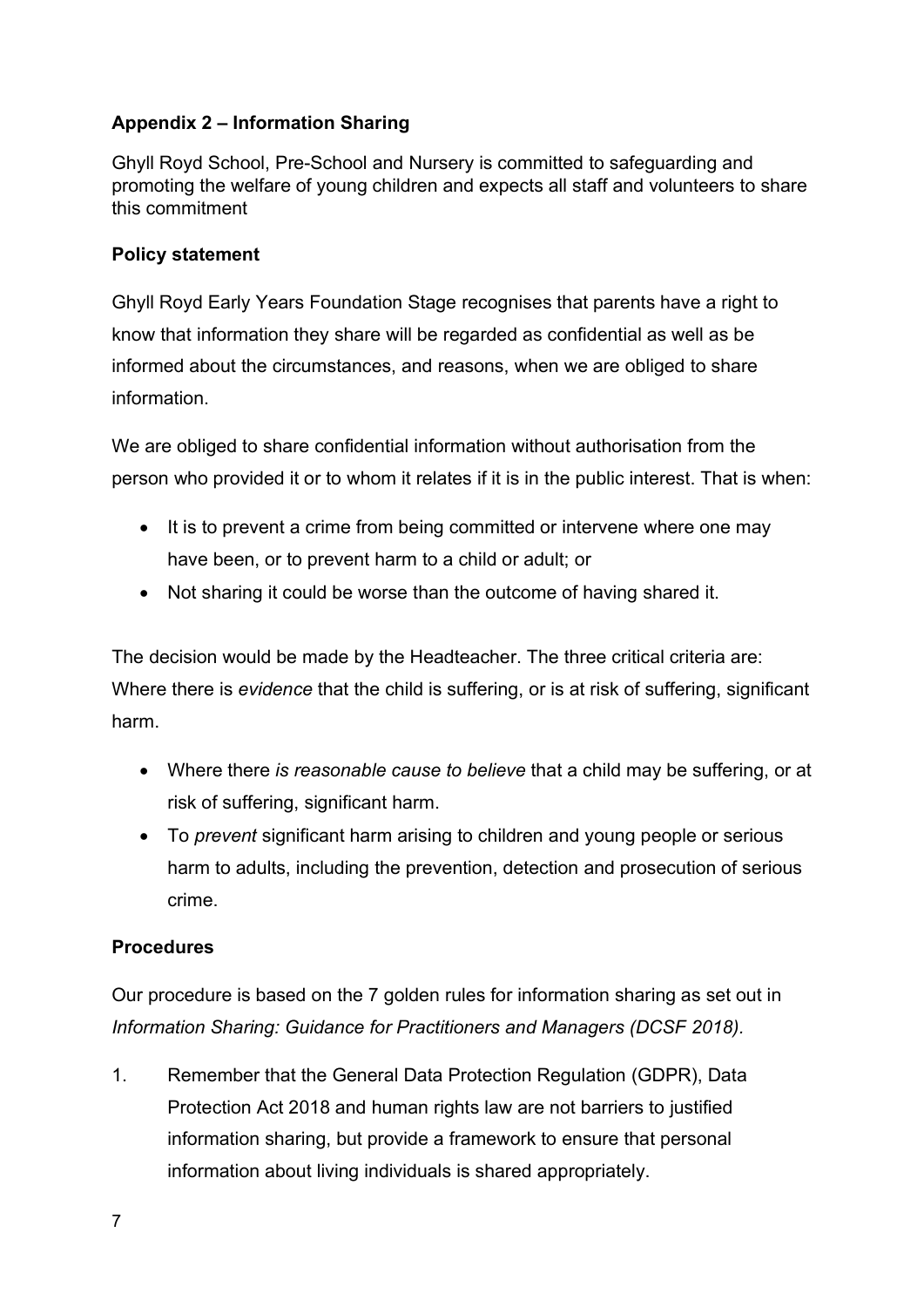- 2. Be open and honest with the individual (and/or their family where appropriate) from the outset about why, what, how and with whom information will, or could be shared, and seek their agreement, unless it is unsafe or inappropriate to do so.
- 3. Seek advice from other practitioners, or your information governance lead, if you are in any doubt about sharing the information concerned, without disclosing the identity of the individual where possible.
- 4. Where possible, share information with consent, and where possible, respect the wishes of those who do not consent to having their information shared. Under the GDPR and Data Protection Act 2018 you may share information without consent if, in your judgement, there is a lawful basis to do so, such as where safety may be at risk. You will need to base your judgement on the facts of the case. When you are sharing or requesting personal information from someone, be clear of the basis upon which you are doing so. Where you do not have consent, be mindful that an individual might not expect information to be shared.
- 5. Consider safety and well-being: base your information sharing decisions on considerations of the safety and well-being of the individual and others who may be affected by their actions.
- 6. Necessary, proportionate, relevant, adequate, accurate, timely and secure: ensure that the information you share is necessary for the purpose for which you are sharing it, is shared only with those individuals who need to have it, is accurate and upto-date, is shared in a timely fashion, and is shared securely (see principles).
- 7. Keep a record of your decision and the reasons for it whether it is to share information or not. If you decide to share, then record what you have shared, with whom and for what purpose

In our setting we:

 Record concerns and discuss these with the setting's designated person and/or designated officer for child protection matters. We record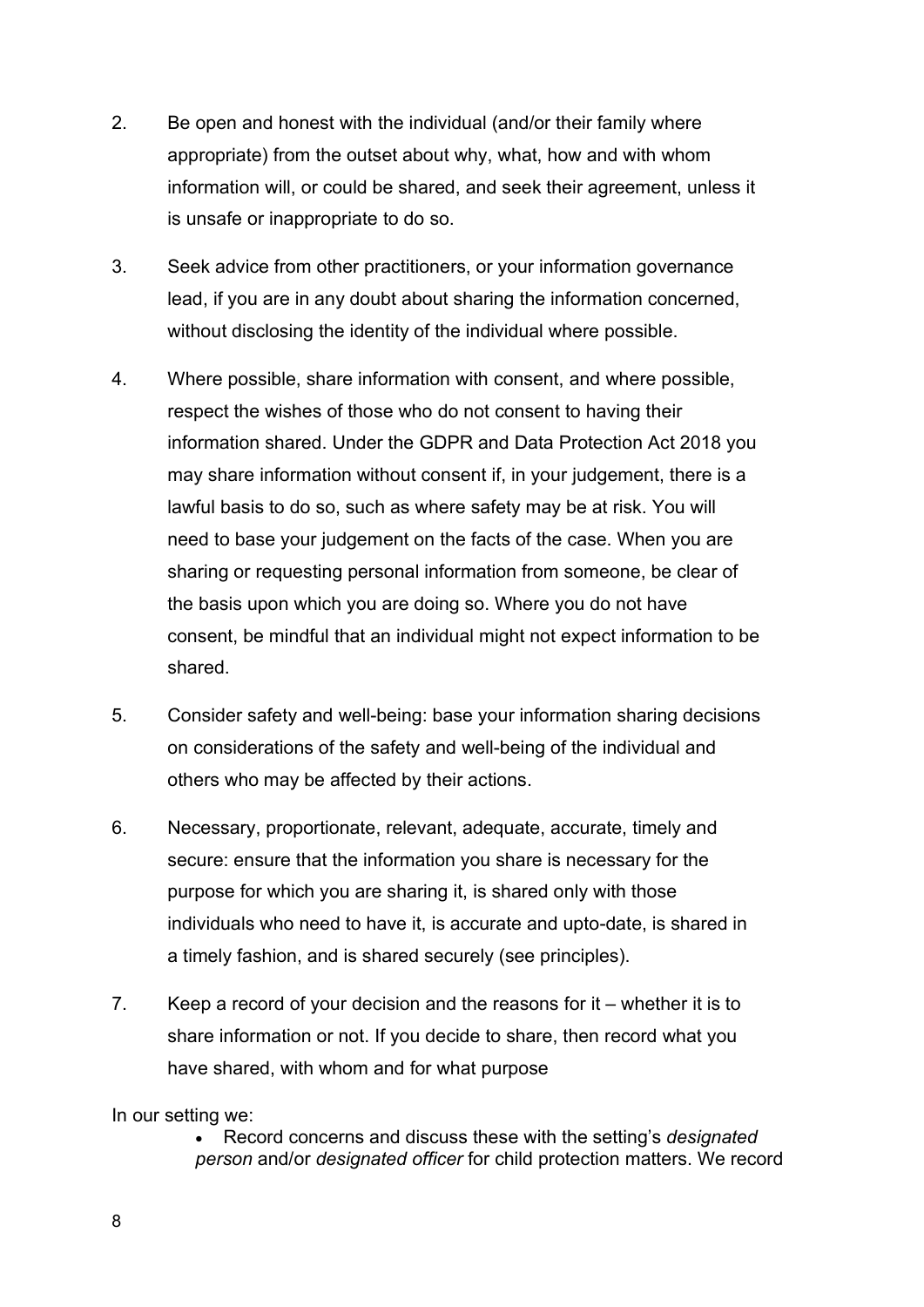decisions made and the reasons why information will be shared and to whom; and

We follow the procedures for reporting concerns and record keeping.

 Information shared should be accurate and up-to-date, necessary for the purpose it is being shared for, shared only with those who need to know and shared securely.

 Our Child Protection procedure and Record Keeping procedure set out how and where information should be recorded and what information should be shared with another agency when making a referral.

Reasons for decisions to share information, or not, are recorded. Provision for this is set out in our Record Keeping procedure.

#### Consent

Parents have a right to be informed that their consent to share information will be sought in most cases, as well as the kinds of circumstances when their consent may not be sought, or their refusal to give consent may be overridden. We do this as follows:

- Our policies and procedures set out our responsibility regarding gaining consent to share information and when it may not be sought or overridden.
- We may cover this verbally when the child starts or include this in our prospectus.
- Parents sign a form at registration to say they understand this.
- Parents are asked to give written consent to share information about any additional needs their child may have, or to pass on child development summaries, to the next provider/school.
- Copies given to parents of the forms they sign.

We consider the following questions when we need to share:

- Is there legitimate purpose to sharing the information?
- Does the information enable the person to be identified?
- Is the information confidential?
- If the information is confidential, do you have consent to share?
- Is there a statutory duty or court order to share information?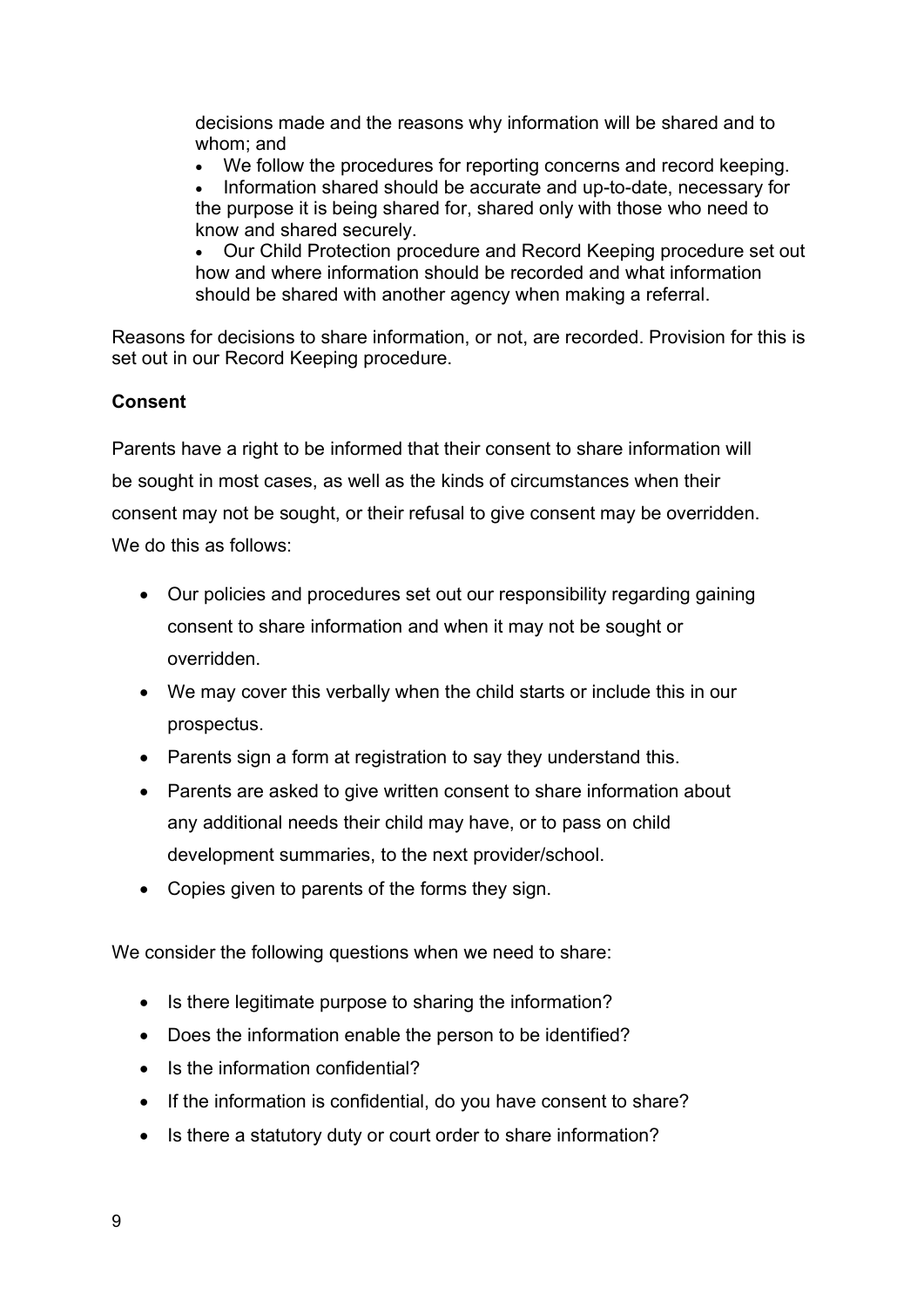- If consent is refused, or there are good reasons not to seek consent, is there sufficient public interest to share information?
- If the decision is to share, are you sharing the right information in the right way?
- Have you properly recorded your decision?

If you want to see a copy of the information we hold and share about you then please contact the Headteacher.

If you require more information about how the DfE store and use your information, then please go to the following websites:

http://www.teachernet.gov.uk/management/ims/datamanagement/privacynotices/pup ilsdata/

http://www.teachernet.gov.uk/management/ims/datamanagement/privacynotices/pup ilsdata/thirdpartyorgs/

If you are unable to access these websites, please contact the LA or DfE as follows:

 Communications Team Children's Services. Overseas House Quay Street Manchester M3 3BB

 Telephone: 0161 234 7246 Website: http://www.manchester.gov.uk

 Public Communications Unit Department for Education Sanctuary Buildings Great Smith Street London SW1P 3BT Website: www.education.gov.uk Email: info@education.gsi.gov.uk Telephone: 0870 000 2288